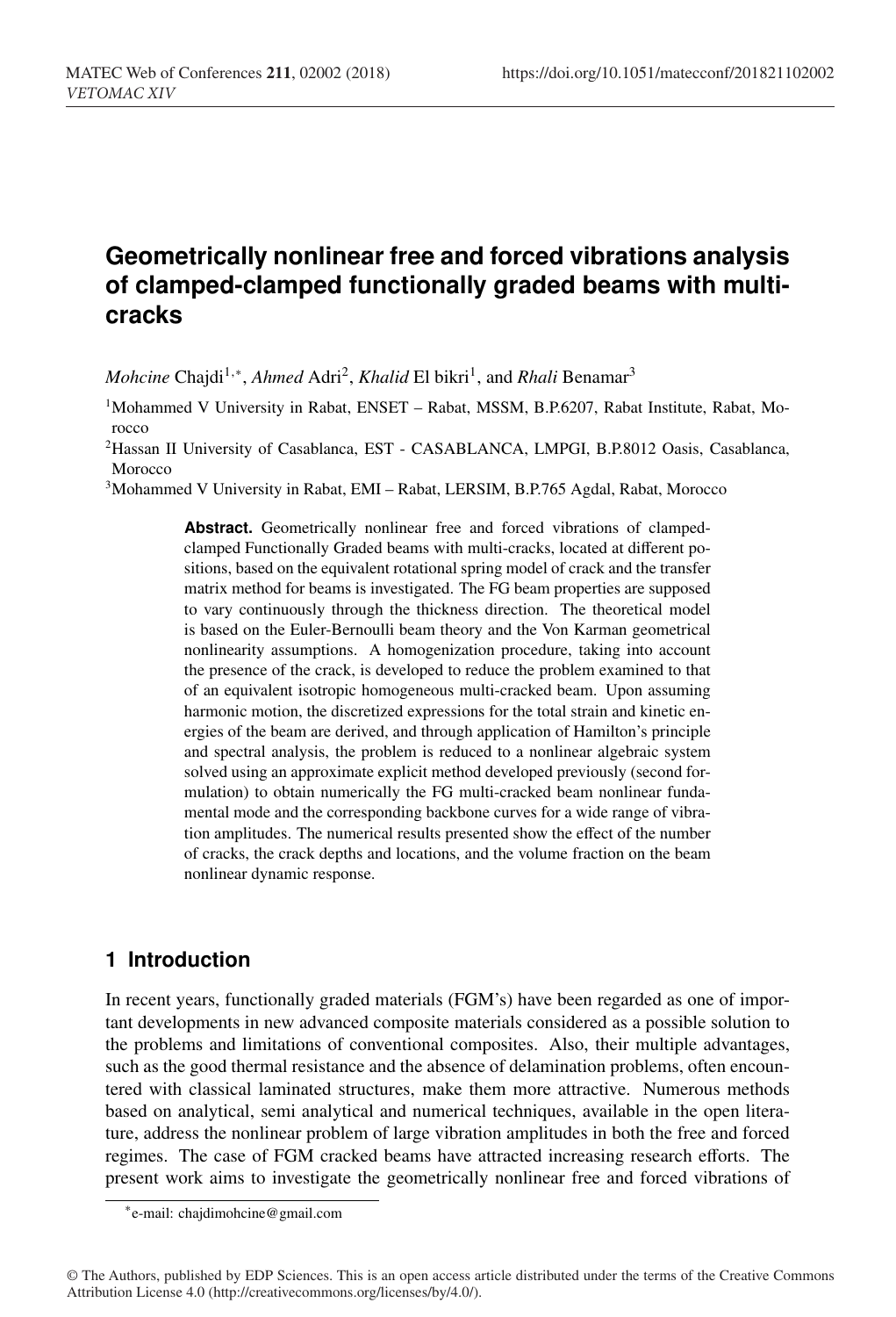clamped-clamped Functionally Graded beams with multi-cracks, located at different positions, based on the Euler-Bernoulli beam theory and the Von Karman geometrical nonlinearity assumptions. A homogenization procedure was used in [1, 2] to reduce the problem under consideration to that of an equivalent isotropic homogeneous multi-cracked beam. The closed-form solutions and transfer matrix method used previously in [3] are employed and the resulting equation is solved iteratively by the Newton Raphson method. The nonlinear case is then examined, by expanding the nonlinear multi-cracked beam transverse displacement function as a series of the linear modes calculated before. The improved model developed in [4] is used to obtain the basic function contribution coefficients to the displacement response function of the multi-cracked beam and the corresponding backbone curves giving the non-linear amplitude-frequency dependence. Comprehensive numerical results are provided to study the effects of the material property gradient, the crack depths and locations, and the number of cracks on the nonlinear free and forced dynamic behaviour of cracked FGM beams.

## **2 Problem formulation**

Consider a multi-cracked FG Euler-Bernoulli beam subjected to a harmonic excitation force, having the geometrical characteristics shown in Fig. 1. In the context of the present study, the material properties are assumed to vary according to a continuous exponential function along the depth of beam as follows:



Figure 1. Physical model of the multi-cracked FG beam

$$
\mathbf{E}(z) = \mathbf{E}_1 \sqrt{k} \mathbf{e}^{\frac{z}{h} \ln(k)} \tag{1}
$$

$$
\rho(z) = \rho_1 \sqrt{k} e^{\frac{z}{h} \ln(k)} \tag{2}
$$

The material properties are characterised by the indices  $k = E_2/E_1$  and  $\beta = ln(k/h)$ , Note that no variation in the Poisson's ratio  $\nu$  is considered since its influence on the stress intensity factors (SIF) is quite limited [5]. The present formulation, based on the neutral surface approach, is implemented for the forced vibration problem by distinguishing between the beam mid-plan and its neutral surface defined by [6].

$$
\delta = \frac{\int_{-\frac{h}{2}}^{\frac{h}{2}} z \mathbf{E}(z) dz}{\int_{-\frac{h}{2}}^{\frac{h}{2}} \mathbf{E}(z) dz}
$$
(3)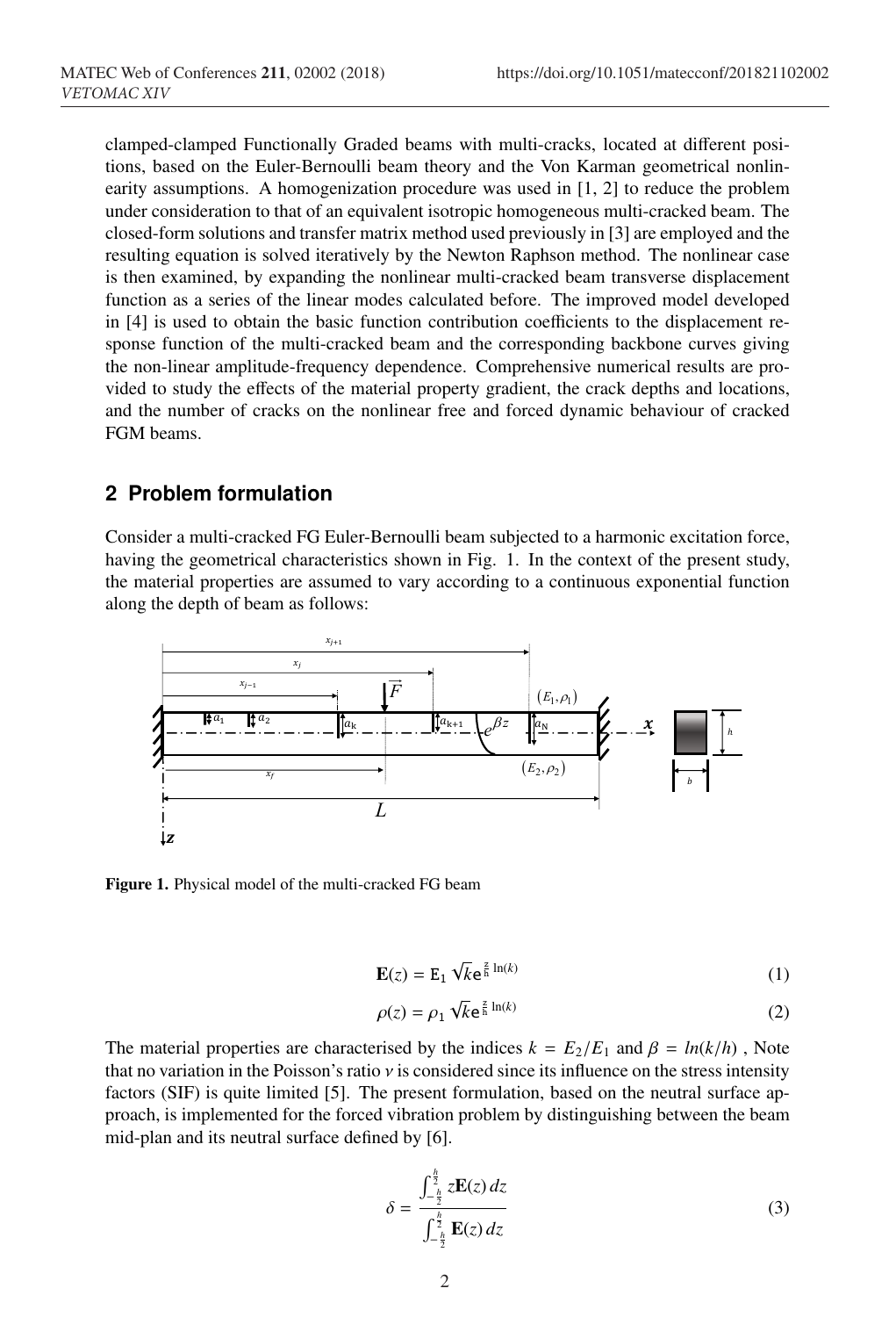It is assumed that the crack remains always open and perpendicular to the beam surface. Based on the rotational spring model, the bending stiffness  $K_{\tau}$  of the cracked section is related to the flexibility *C* by:

$$
C = \int_0^\alpha \frac{72\pi (1 - v^2)\alpha \mathbf{F}^2(\alpha)}{\mathbf{E}(a)h^2} d\alpha = \frac{1}{K_\tau} \quad \text{with} \quad \mathbf{E}(a) = E_I \sqrt{k} e^{(-\frac{I}{2} - \frac{\delta}{h} + \alpha) \ln(k)} \tag{4}
$$

Where  $\alpha = a/h$  is the crack depth.  $F(\alpha)$  is called the crack correction function and  $E(a)$  is the effective elastic modulus at the crack tip.

#### **2.1 linear vibration analysis**

For the linear vibration analysis, neglecting the nonlinear terms, the transverse and axial displacements in the  $j^{th}$  span  $x_{j-1} \le x \le x_j$  for  $j = 1, 2, ..., N + 1$  can be expressed as:

$$
\mathbf{w}_{ij}(x) = \mathbf{A}_j \cosh\left(\beta_i L\left(x - x_{j-1}\right)\right) + \mathbf{B}_j \sinh\left(\beta_i L\left(x - x_{j-1}\right)\right) + \mathbf{C}_j \cos\left(\beta_i L\left(x - x_{j-1}\right)\right) + \mathbf{D}_j \sin\left(\beta_i L\left(x - x_{j-1}\right)\right) \tag{5}
$$

$$
\mathbf{u}_{ij}(x) = \frac{B_{11}}{A_{11}} \left[ \frac{\partial \mathbf{w}_{ij}(x)}{\partial x} \right] + \mathbf{E}_j (x - x_{j-1}) + \mathbf{F}_j \tag{6}
$$

The constants  $(A_i, B_j, C_i, D_j, E_j$  and  $F_j$ ) are determined by the imposed general conditions at the beam ends, continuity and compatibility conditions at the crack location [7]. By using the transfer matrix method, the six constants in the first segment can be mapped into those of the last segment, reducing the total number of independent constants to six.

$$
\begin{Bmatrix}\nA_{N+1} \\
B_{N+1} \\
C_{N+1} \\
D_{N+1} \\
E_{N+1} \\
F_{N+1}\n\end{Bmatrix} = \mathbf{T}_N \times ... \times \mathbf{T}_2 \times \mathbf{T}_1 \begin{Bmatrix}\nA_1 \\
B_1 \\
C_1 \\
D_1 \\
E_1 \\
F_1\n\end{Bmatrix}
$$
\n(7)

Where  $\mathbf{T}_i$  is the 6  $\times$  6 transfer matrix which depends on the values of  $\beta_i$ , and consequently on the eigenvalue  $\omega_i$ .

#### **2.2 Nonlinear vibration analysis**

Using the Euler-Bernoulli theory displacement fields as mentioned in [8] and assuming that the FG cracked beam exhibits large vibration amplitudes, the Von-Karman nonlinear straindisplacement and the elastic plane stress-strain relationships are given by :

$$
\varepsilon_x = \frac{\partial \mathbf{u}}{\partial x} + \frac{1}{2} \left( \frac{\partial \mathbf{w}}{\partial x} \right)^2 - z \frac{\partial^2 \mathbf{w}}{\partial x^2}, \quad \sigma_x = \frac{\mathbf{E}(z)}{1 - v^2} \varepsilon_x \tag{8}
$$

The axial force and the bending moment are then obtained as:

$$
\mathbf{N}_{x} = \int_{A} \sigma_{x} dA = \mathbf{A}_{11} \left[ \frac{\partial \mathbf{u}}{\partial x} + \frac{1}{2} \left( \frac{\partial \mathbf{w}}{\partial x} \right)^{2} \right] - \mathbf{B}_{11} \frac{\partial^{2} \mathbf{w}}{\partial x^{2}}
$$
(9)

$$
\mathbf{M}_{x} = \int_{A} \sigma_{x} z \, dA = \mathbf{B}_{11} \left[ \frac{\partial \mathbf{u}}{\partial x} + \frac{1}{2} \left( \frac{\partial \mathbf{w}}{\partial x} \right)^{2} \right] - \mathbf{D}_{11} \frac{\partial^{2} \mathbf{w}}{\partial x^{2}}
$$
(10)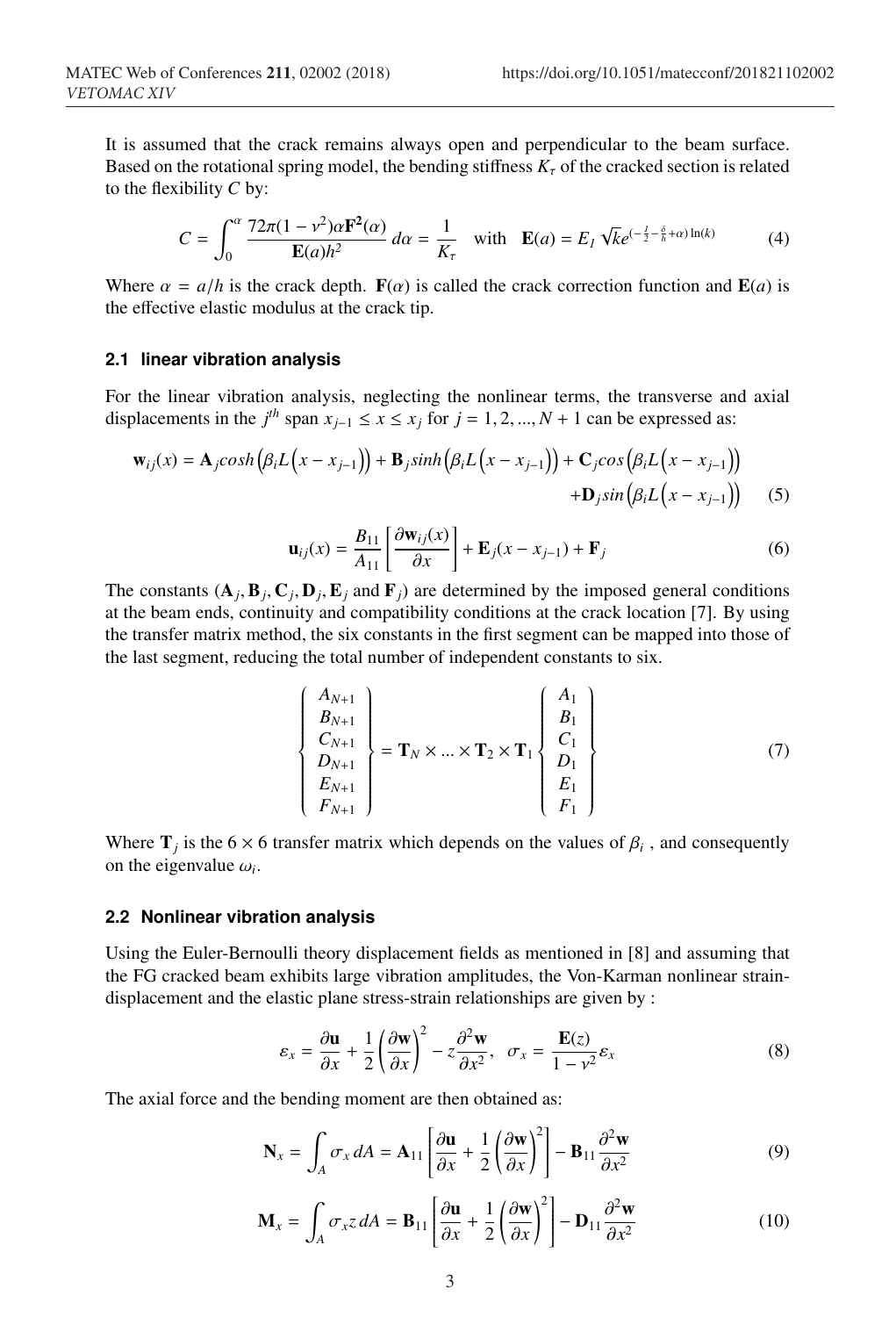The stiffness component related terms are defined by:

$$
(\mathbf{A}_{11}, \mathbf{B}_{11}, \mathbf{D}_{11}) = \int_{-\frac{h}{2} + \delta}^{\frac{h}{2} + \delta} \frac{\mathbf{E}(z)}{1 - v^2} (1, z, z^2) dz
$$
 (11)

The strain energy  $V$  of the beam is given as:

$$
\mathbf{V} = \frac{1}{2} \int_0^L \left[ \mathbf{N}_x \left( \frac{\partial \mathbf{u}}{\partial x} + \frac{1}{2} \left( \frac{\partial \mathbf{w}}{\partial x} \right)^2 \right) - \mathbf{M}_x \frac{\partial^2 \mathbf{w}}{\partial x^2} \right] dx \tag{12}
$$

With Eq. (3) in mind,  $\mathbf{B}_{11}$  vanish as the thickness variation in the Young's modulus is the same as in the isotropic case. The axial inertia being neglected, using the static axial equilibrium equation for the beam i.e.  $\partial N_x/\partial x = 0$ , applying the immovable end conditions  $(u = 0, at x = 0 and L)$  and integrating Eq. (9) with respect to x, the potential energy V can be written only in terms of the transverse displacement w as follows:

$$
\mathbf{V} = \frac{(\mathbf{ES})_{eff}}{8L} \left( \int_0^L \left( \frac{\partial \mathbf{w}}{\partial x} \right)^2 \right)^2 + \frac{(\mathbf{EI})_{eff}}{2} \int_0^L \left( \frac{\partial^2 \mathbf{w}}{\partial x^2} \right)^2 dx \tag{13}
$$

Eq. (13) is effective for replacing the FG beam problem with an equivalent isotropic beam, where  $(ES)_{eff} = A_{11}$  and  $(EI)_{eff} = (D_{11} - B_{11}^2/A_{11})$  are the effective axial and bending stiffness, respectively. The kinetic energy  $\mathbf{T}$ , the strain energy of the crack  $\mathbf{V}_c$  and the potential energy associated to the force  $V_f$  are given by:

$$
\mathbf{T} = \frac{1}{2} \int_0^L \int_{-\frac{h}{2} + \delta}^{\frac{h}{2} + \delta} \rho(z) \left(\frac{\partial \mathbf{w}}{\partial t}\right)^2 dx \tag{14}
$$

$$
\mathbf{V}_c = \frac{(\mathbf{E}\mathbf{I})_{eff}^2}{2K_{\tau}} \left(\frac{\partial^2 w}{\partial x^2}\right)_{x=x_N}^2
$$
 (15)

$$
\mathbf{V}_f = \int_A \mathbf{F}(x, t) \mathbf{w}(x) dx \tag{16}
$$

For a general parametric study, the following dimensionless formulation is used

$$
\mathbf{w}(x) = h\mathbf{w}^* \left(\frac{x}{L}\right) = h\mathbf{w}^*(x^*)
$$
 (17)

Upon assuming harmonic motion and expanding the transverse displacement in the form of a finite series  $\mathbf{w}^*(x^*, t) = \mathbf{a}_i \mathbf{w}_i^*(x^*) \sin(\omega^* t)$  in which  $\mathbf{w}_i^*$  are the FG beam linear mode shapes and applying Hamilton's principle, the following set of nonlinear algebraic equations is obtained

$$
2\mathbf{a}_i \mathbf{K}_{ir}^* + 3\mathbf{a}_i \mathbf{a}_j \mathbf{a}_k \mathbf{B}_{ijkr}^* - 2\omega^{*2} \mathbf{a}_i \mathbf{M}_{ir}^* = \mathbf{F}_i^{c*} \text{ where } \mathbf{F}_i^{c*} = \frac{L^3 F^c}{E I h} \mathbf{w}_i^*(x_f)
$$
(18)

Where  $\mathbf{K}_{ir}^*$ ,  $\mathbf{B}_{ijkr}^*$  and  $\mathbf{M}_{ir}^*$  stand for the dimensionless classical rigidity tensor, the nonlinear rigidity tensor and the mass tensor, respectively defined in [1].

## **3 Numerical results and discussion**

The FG beam under investigation has the following material and physical parameters: the top surface of the FGM  $E_1 = 70Gpa$ ,  $\rho_1 = 2780Kg/m^3$  and slenderness ratio  $L/h = 10$  with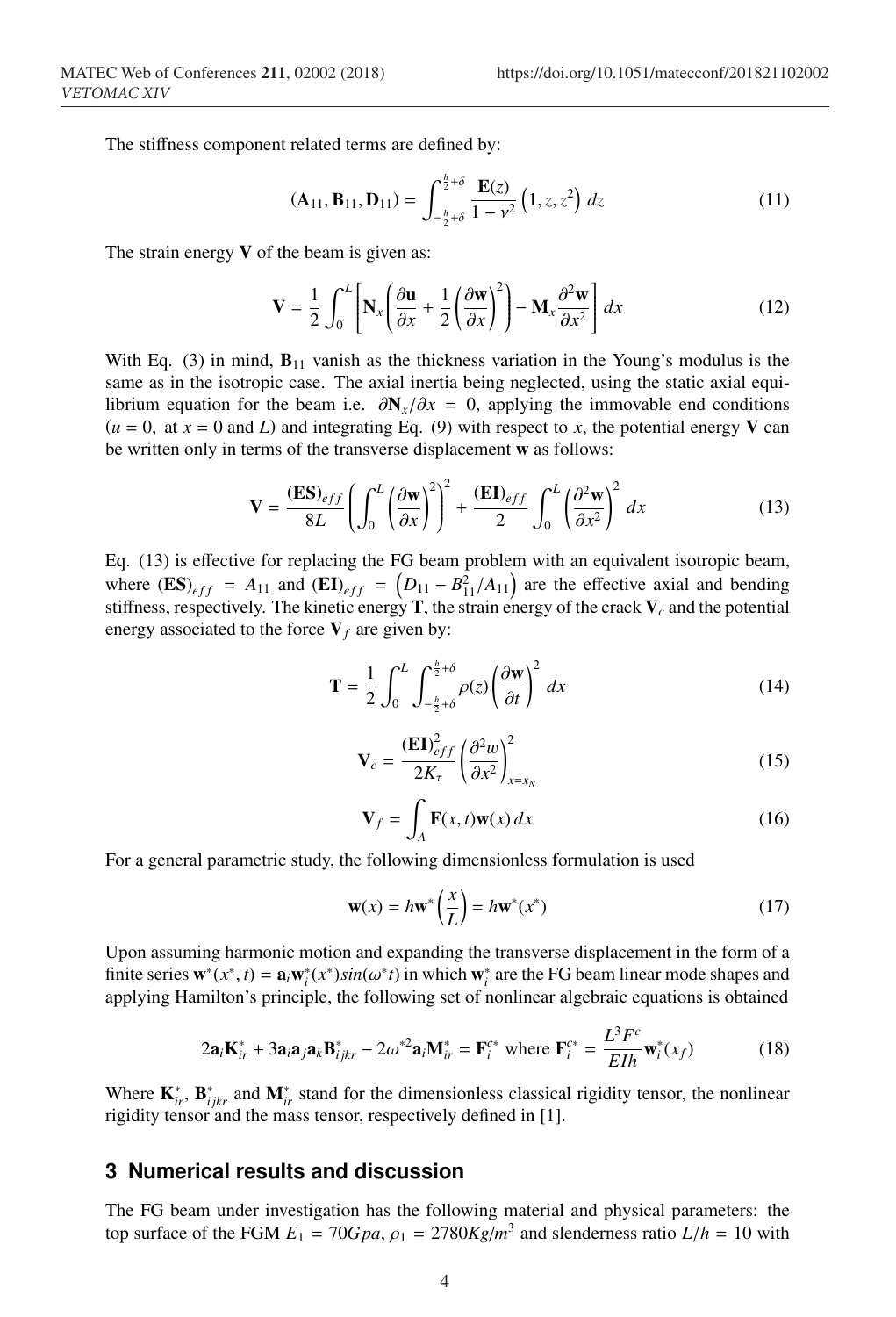$h = 0.1m$ . In order to perform and verify the numerical calculations, the values of the first three modal frequencies with C-C boundary conditions are calculated and compared with the available data in the literature and listed in Table. 1, after normalization by  $\bar{\omega} = \omega / \sqrt{D_0/I_0}$ where  $D_0$  and  $I_0$  are the corresponding values of an isotropic homogeneous beam  $k = 1$ .

The effects of the cracks, for various values of the material index *k* , on the first nonlinear mode shape, the backbone curves and the nonlinear frequency response curve for an FG beam having three cracks equitably distributed are illustrated in Fig. 2, corresponding to  $a_k/h = 0.3$ . It can be observed that a beam having a material index  $k = 0.2$  corresponding to "top surface rich ceramic" is the most sensitive to the presence of cracks. It is also observed in Fig. 2 (b) that the nonlinear frequency ratio is higher in the case of  $k = 0.2$  as the linear frequency in this case is minimum and lower, compared to the case of an isotropic beam. By applying the single mode assumption used previously in [10], Eq. (18) is presented in Fig. 2 (c) in the neighbourhood of the first nonlinear mode shape corresponding to  $F_i^* = 50$ , It is evident from the results that the response curve is less affected by the edge crack when the index  $k$  increases. Fig. 3 (a) and (b) depict the influence of the number of cracks on

Table 1. Comparison of the first three non-dimensional natural frequencies of intact FG beams

| Method  | $E_1/E_2 = 0.2$ |       |  | $E_1/E_2 = 1$ |  |                                              | $E_1/E_2 = 5$ |       |              |
|---------|-----------------|-------|--|---------------|--|----------------------------------------------|---------------|-------|--------------|
|         | Modes           |       |  | Modes         |  |                                              | Modes         |       |              |
|         |                 |       |  |               |  | $\mathcal{L}$                                |               |       |              |
| Present | 21.02           | 57.94 |  |               |  | 113.59 22.37 61.67 120.90 21.02              |               | 57.94 | 113.59       |
| [8]     | 21.02           | 57.94 |  |               |  | 113.59 22.37 61.67 120.90 21.02              |               |       | 57.94 113.59 |
| [9]     | 21.02           | 57.94 |  |               |  | 113.59 22.37 61.67 120.90 21.02 57.94 113.59 |               |       |              |



Figure 2. The normalized first non-linear mode shape (a), the backbone curves (b) and the response curves (c) of C-C cracked beam with three open edge cracks, for various value of index *k*

the frequency response of the FG beam with cracks equitably distributed along the whole beam and equitably distributed inside the left half of the beam respectively corresponding to  $a_k/h = 0.5$ . It can be seen that the vibration amplitudes and resonant frequencies are more sensitive to the number of cracks in the case of anti-symmetrical distributions. The effects of the crack depth have been also clearly presented in Fig. 3 (c). It can be concluded that the presence of one deep crack may be more prejudicial than multi-cracks of a smaller depth.